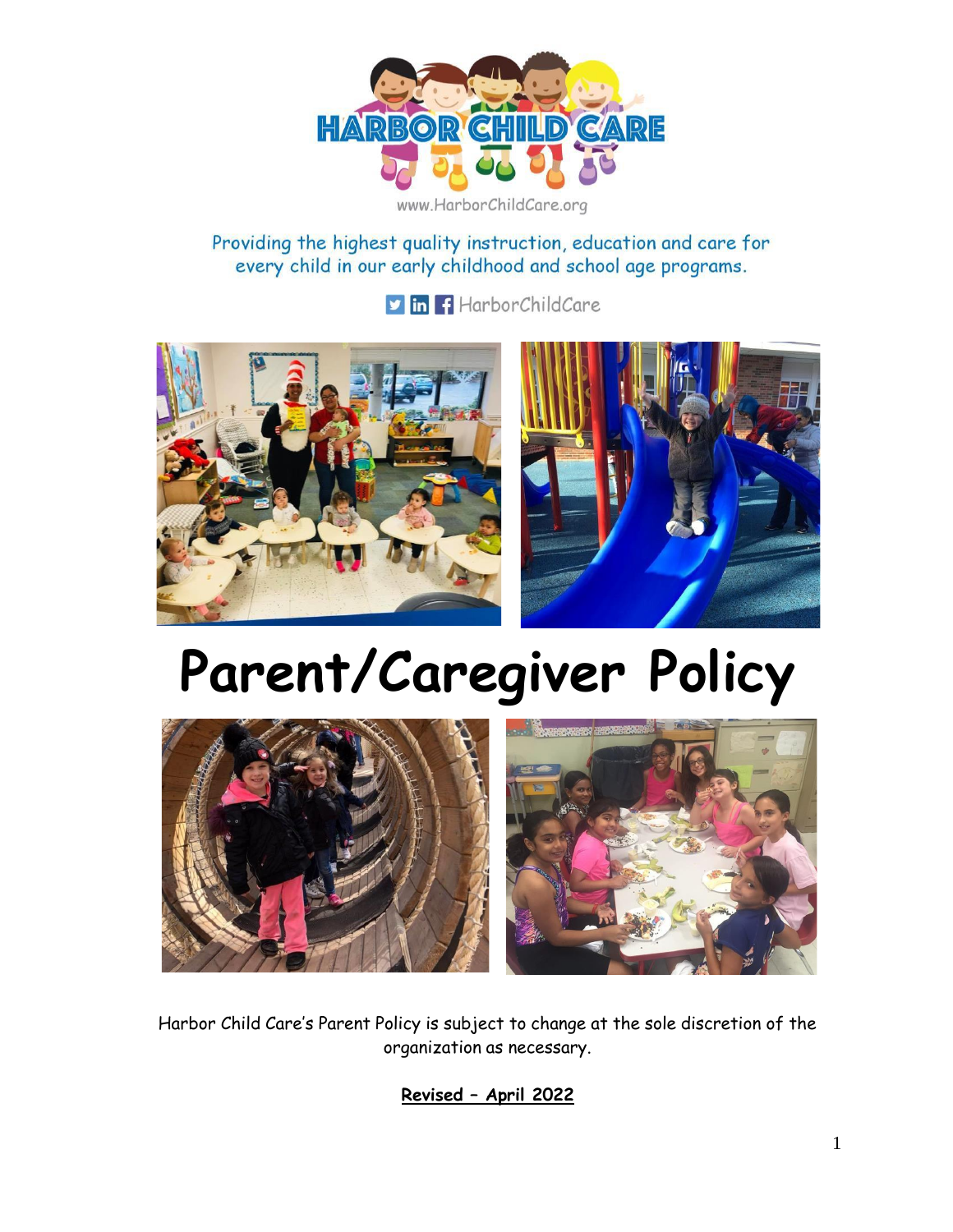Dear Parents,

#### Welcome to Harbor Child Care!

What makes Harbor unique is our commitment to the individual needs of children. We were the first nationally accredited center on Long Island, attesting to our high standards for quality care, attained in part by offering in- service training and ongoing supervision to our staff. We can measure our outcomes by having you, the parents, participate in different meetingsand gatherings. Some of the programs that make Harbor unique are:

- The Creative Curriculum, which meets the national criteria of early education.
- Our nutrition program: all our schools serve nutritious home-made delicious food.
- Our Arts Council: Meets monthly to discuss ideas for new and ageappropriatecurriculum.
- Our celebration of our diverse population.
- Our commitment to help fund our middle-income families needing scholarship assistance to maintain their children in our program.

Our goals are to create lifelong learners; to help children successfully enter "big school"; and to enrich children's lives through the arts, literature, and the adult relationships they have made at Harbor.

Our staff at Harbor all finds real joy and purpose in our work with young children. The more involved you are in Harbor the stronger we can grow as a childcare agency.

We look forward to a successful partnership with you as we work to provide your children with a memorable, joyful, educational early childhood experience.

Yours in Education and Care,

Florence Barbour Executive Director, Harbor Child Care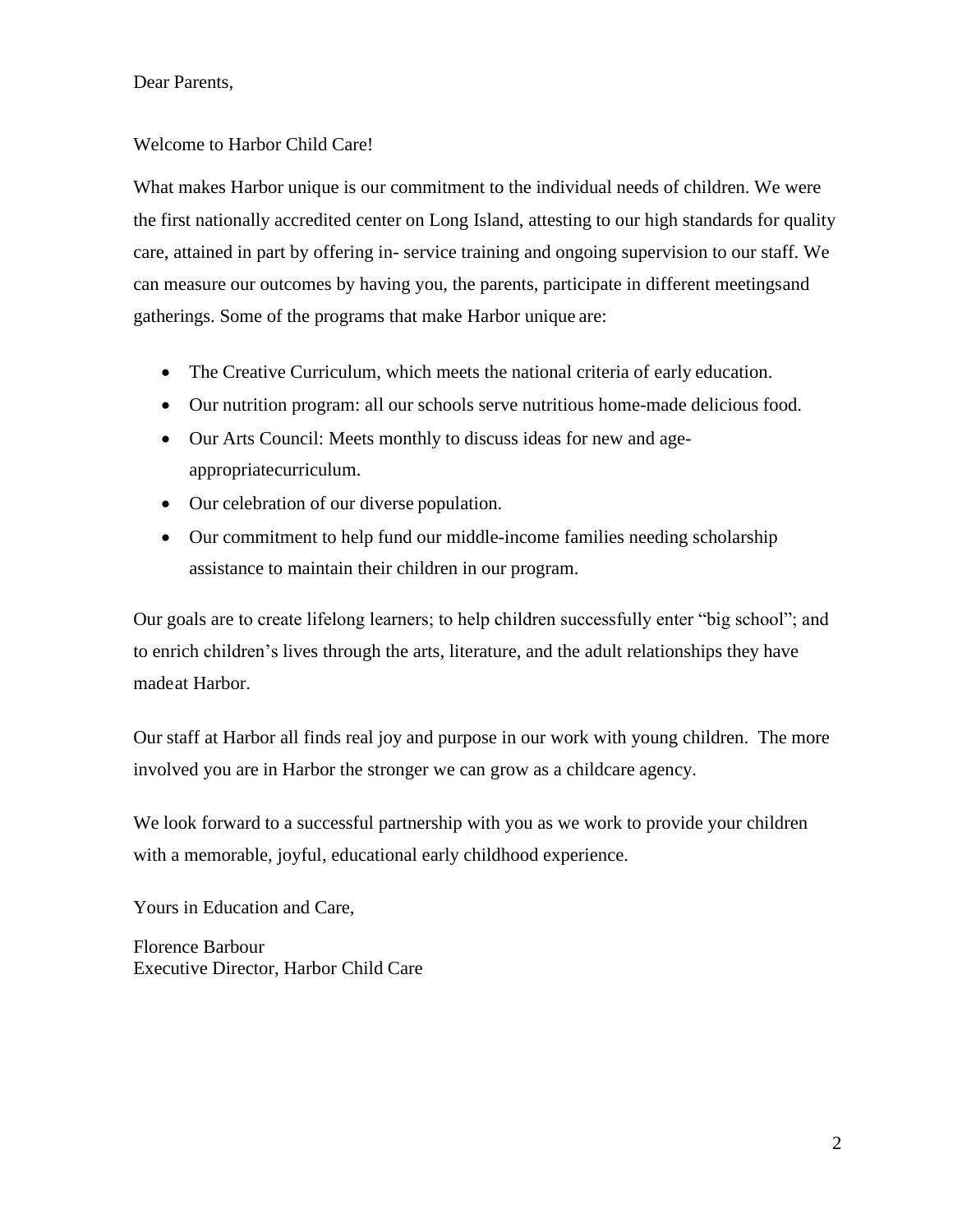# LICENSING

Harbor Child Care is licensed by the New York State Office of Children and Family Services (NYSOCFS). You may contact the local OCFS office at:

> 250 Veterans Memorial Highway, Suite 2A-20 Hauppauge, NY 11788 (631) 240-2560

Board of Directors: Attn: President of the Harbor Board of Directors Harbor Child Care 999 Herricks Rd. New Hyde Park, NY 11040 (516) 248-9855

> Executive Director: Florence Barbour 999 Herricks Rd. New Hyde Park, NY 11040 (516) 248-9855

Harbor Child Care adheres to the New York State Office of Children & Family Services on the issue of confidentiality as follows:

"Information relating to an individual child is confidential and cannot be disclosed to anyone other than the department, its designees or a social services district unless a parent of the child has granted written permission for such disclosure."

Harbor Child Care will follow the rules and laws that have been written by New York State. We feel that these laws have been written to ensure that children are cared for in a safe environment. These laws set minimum standards for the legal operation of day care facilities. We go far beyond these standards to supply you and your child with the highest quality of day care services.

Harbor Child Care accepts children from the age of 12 weeks to 12 years.

**AGE OF CHILDREN TEACHER/CHILD MAXIMUM RATIO/MAXIMUM GROUP SIZE**

|                                                              | under 6 weeks -          | 1:3 Maximum group size 6  |  |  |  |
|--------------------------------------------------------------|--------------------------|---------------------------|--|--|--|
| $\Omega$                                                     | 6 weeks to 18 months -   | 1:4 Maximum group size 8  |  |  |  |
| $\Omega$                                                     | 18 months to 36 months - | 1:5 Maximum group size 12 |  |  |  |
| $\circ$                                                      | $3$ years -              | 1:7 Maximum group size 18 |  |  |  |
| $\Omega$                                                     | 4 years -                | 1:8 Maximum group size 21 |  |  |  |
| $\Omega$                                                     | 5 years -                | 1:9 Maximum group size 24 |  |  |  |
| e mixed aged groups, the teacher/child ratio and maximum gro |                          |                           |  |  |  |

**Since we have mixed aged groups, the teacher/child ratio and maximum group size applicable to the youngest child in the group must be followed. The above-mentioned guidelines are subject to change within required regulations of NYS OCFS.**

Harbor Child Care does not discriminate against any race, social- economic group, creed, religion and/or sex, as well as those who are at different developmental stages in their lives. This applies to hiring staff and accepting our children.

> *\*The Center's licensing records are available upon request from OCFS, including but not limited to, evaluation forms from the health, building, and fire departments that inspected the Center.*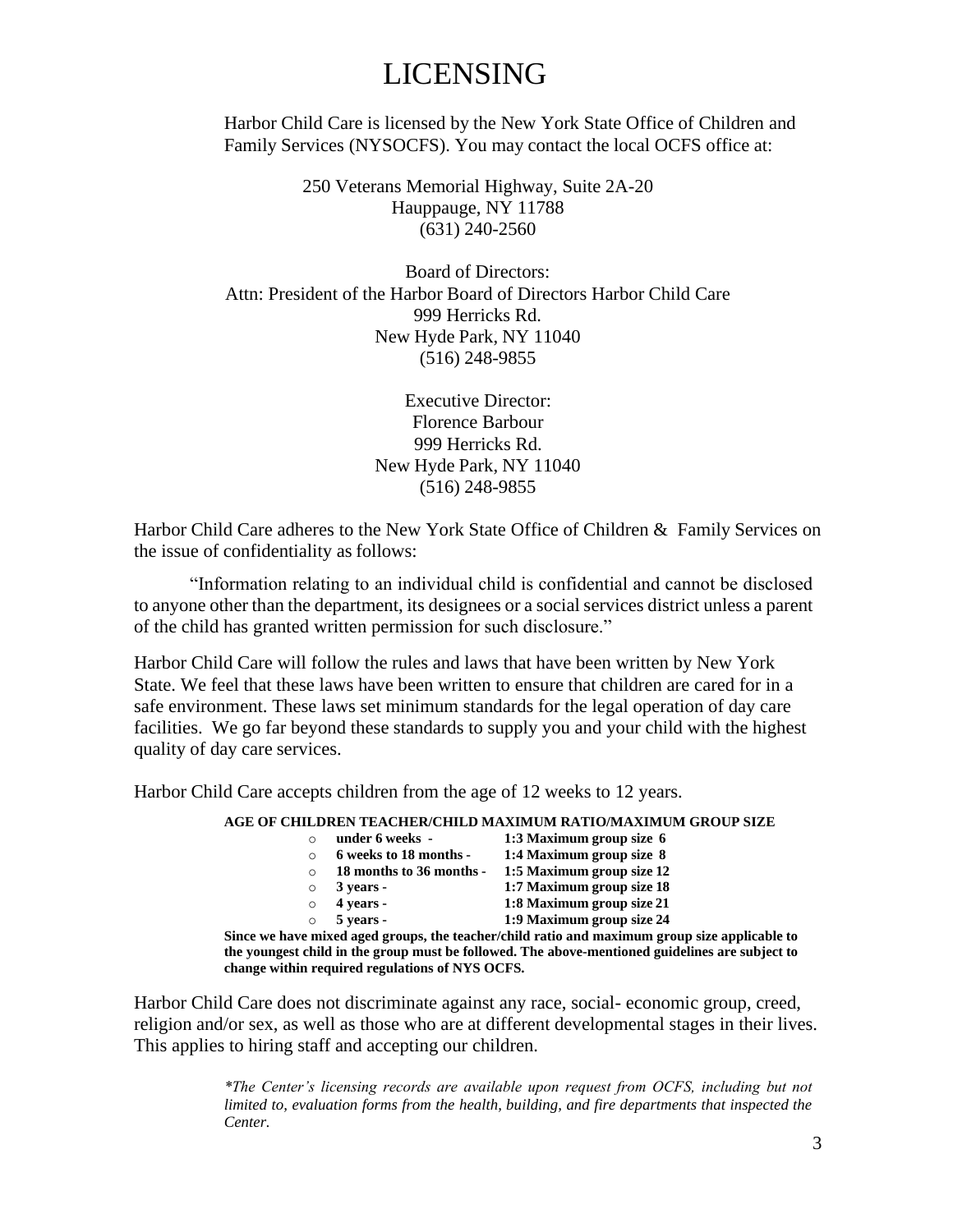## **HARBOR CHILD CARE CENTER LOCATIONS AND HOURS OF OPERATION**

### **All centers operate from Monday through Friday**

| <b>Center</b>                                  | <b>Harbor Child Care</b><br>@New Hyde Park | <b>Harbor Child</b><br>Care @<br><b>Glen Cove</b> | Harbor Child Care@<br><b>North Shore</b><br><b>University Hospital</b> | Harbor Child Care@<br><b>The Plaza</b> | Harbor Child Care @<br>the Willis Avenue<br><b>School</b> |
|------------------------------------------------|--------------------------------------------|---------------------------------------------------|------------------------------------------------------------------------|----------------------------------------|-----------------------------------------------------------|
| <b>Address</b>                                 | 999 Herricks Rd.                           | 49 Forest Ave                                     | 300Community Dr.                                                       | 250 RXR Plaza                          | 121 Jackson                                               |
|                                                | New Hyde Park, NY                          | Glen Cove, NY                                     | Bldg. 6 Manhasset,                                                     | Uniondale, NY                          | Avenue                                                    |
|                                                | 11040                                      | 11542                                             | NY 11030                                                               | 11556                                  | Mineola, NY 11501                                         |
| <b>Phone</b>                                   | (516)                                      | (516)                                             | (516)                                                                  | (516)                                  | (516)                                                     |
|                                                | 248-7048                                   | 277-2123                                          | 288-7473                                                               | 280-6716                               | 493-9830                                                  |
| Fax                                            | (516)                                      | (516)                                             | (516)                                                                  | (516)                                  | (516)                                                     |
|                                                | 248-6623                                   | 277-2124                                          | 584-0139                                                               | 280-6717                               | 493-9829                                                  |
| <b>Programs</b><br><b>Offered</b><br>(See key) | 1,2,3,4,5,6                                | 1,2,3,4                                           |                                                                        | 1,2                                    | 1, 2, 5, 6                                                |
| <b>Hours</b>                                   | 7:00 AM                                    | $6:45$ AM                                         | $6:45$ AM                                                              | 7:00 AM                                | $6:45$ AM                                                 |
|                                                | $6:00$ PM                                  | $5:30$ PM                                         | $6:00$ PM                                                              | $6:00$ PM                              | $6:00$ PM                                                 |

#### **Key to Programs Offered:**

- **1) Infant and Toddler Programs**
- **2) Pre-Kindergarten Program**
- **3) Before and After School Care Program**
- **4) Summer and Holiday Program**
- **5) Inclusion Pre-Kindergarten Program (ICCD)**
- **6) Universal Pre-School Program**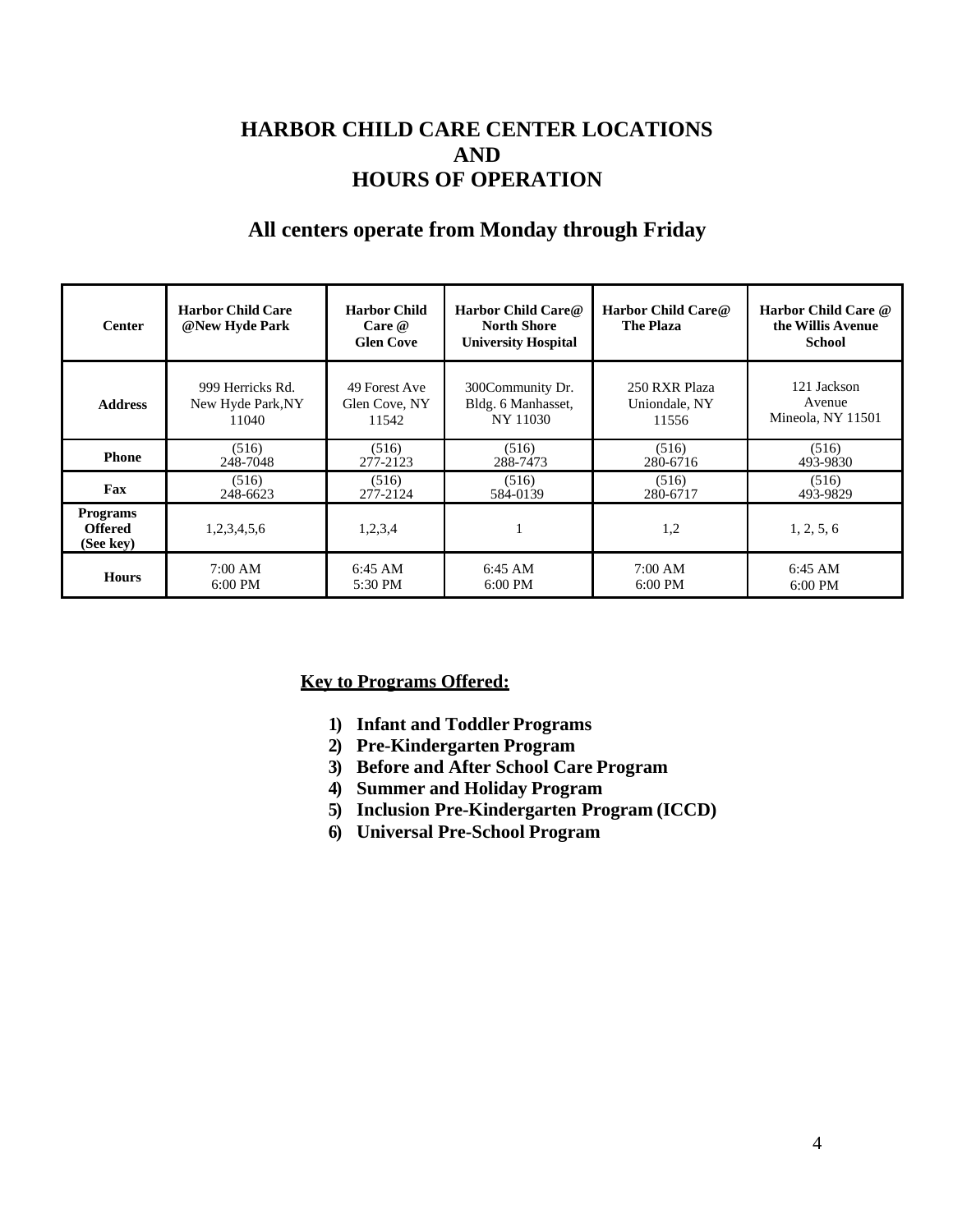# **PARENT POLICY GUIDE**

# **AN INTRODUCTION TO HARBOR CHILD CARE CENTER**

# Table of Contents

| <b>REGISTRATION</b>                | Page 6  |
|------------------------------------|---------|
| FEE STRUCTURE AND PAYMENT POLICIES | Page 6  |
| <b>SCHOLARSHIP PROGRAM</b>         | Page 7  |
| <b>FUNDRAISING CONTRIBUTIONS</b>   | Page 8  |
| <b>HOURS AND LATENESS</b>          | Page 9  |
| <b>SCHEDULE CHANGES</b>            | Page 10 |
| <b>ABSENCES</b>                    | Page 10 |
| WITHDRAWAL FROM PROGRAM            | Page 10 |
| TERMINATION OF CHILD'S ATTENDANCE  | Page 10 |
| <b>VACATIONS</b>                   | Page 11 |
| <b>CLOSINGS</b>                    | Page 11 |
| <b>EMERGENCY CLOSINGS</b>          | Page 12 |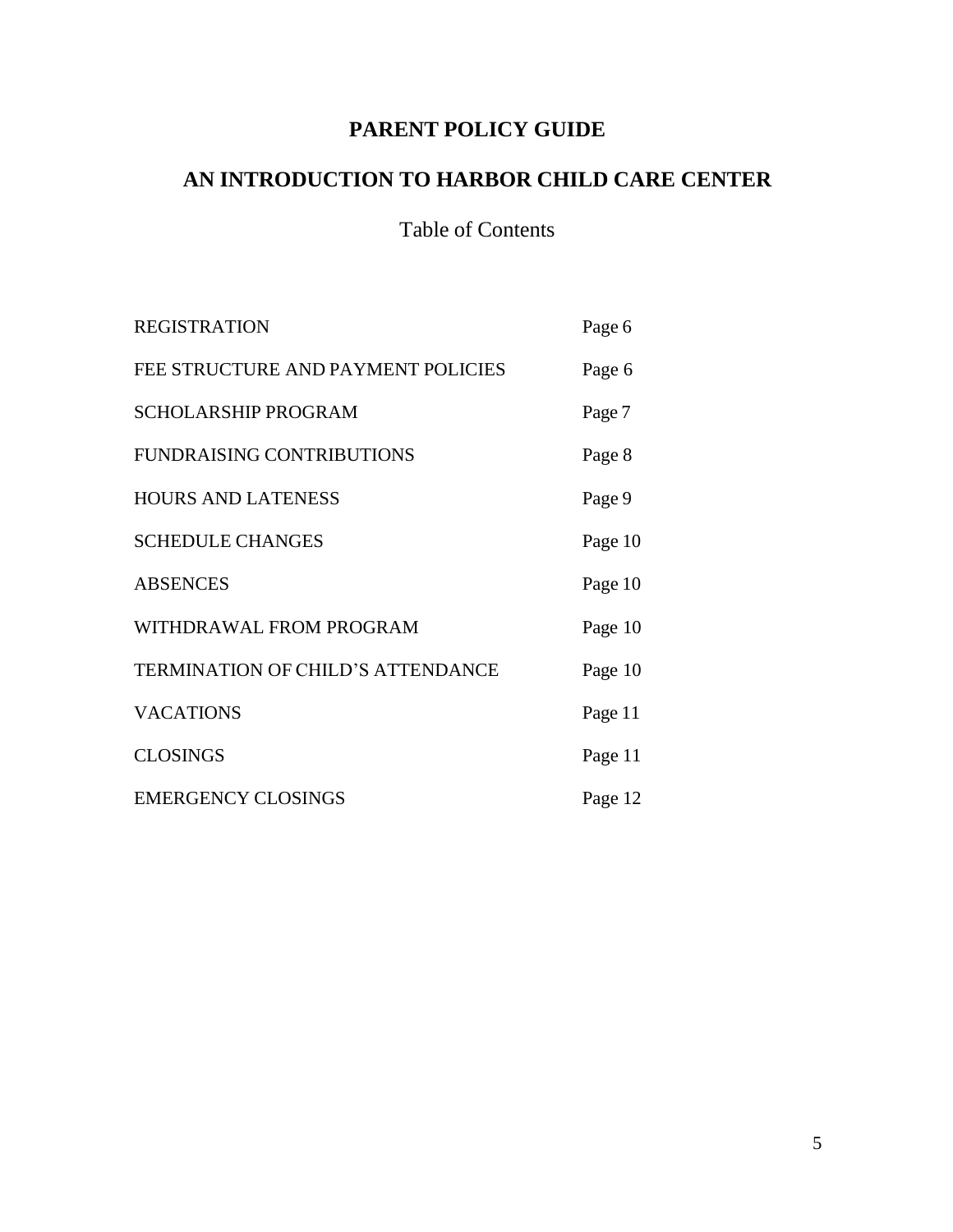## **REGISTRATION**

Upon registering at Harbor Child Care, an advance tuition payment consisting of **one month's tuition**, along with a **\$175.00 non-refundable registration** fee is required (one time registration fee per family). This registration fee is required from all centers unless otherwise outlined on your rate schedule.

TUITION IS NON-REFUNDABLE ONCE THE ORIENTATION PROCESS BEGINS The Holiday Program requires a \$**50** registration fee, which is also non- refundable. Returning families are not required to pay another registration fee if coming back within the year (12 consecutive months after leaving the program).

Tuition is due by the 5th of each month. All tuition payments must be made by check, money order or credit card – (except American Express.) **Cash payments are not accepted**. **Parents are now able to pay online via Tuition Express (please see attachment).**

Every effort will be made to accommodate your child on your requested starting date. However, if an opening becomes available sooner, that date will be offered to you first. Should you refuse it, you will be offered the next available opening. Tuition is applied to original start date that was agreed upon by both parties. **No refund will be given once a child has completed their orientation with Harbor Child Care.**

In the event the first month is not a full month for an entering child, a fee adjustment will appear on the 2nd month's invoice. The adjustment is based on the original start date agreed upon during registration.

A 30-day advance notice is needed to change the start date or any changes in schedule.

# **FEE STRUCTURE AND PAYMENT POLICIES**

- All fees are due by the 5th of each month; billing statement will be emailed to you the last week of the prior month. The fees must be paid by Tuition Express, check, money order, or credit card (No American Express). **No cash payments will be accepted. Parents who are habitually late in their payment risk losing their placement at Harbor Child Care.**
- Late payments (after the  $10<sup>th</sup>$  of the month) will incur a \$35 late fee, unless there is a payment agreement in place. **Payment arrangements must be made before the 5 th of the month.**
- Harbor Child Care offers a **5%** sibling discount; please speak to your Director for more information.
- Families will receive security cards (where applicable) which requires a \$10 deposit for each card. The deposit will be returned when your child is withdrawn from the program and the card is returned. At our North Shore University Hospital location, parking cards are \$15.
- Tuition Express: New Online Payment Option. Parents will love the ability to either pay online or have their payment automatically deducted from their bank account via ACH or their credit card. You can contact the BUSINESS OFFICE at (516) 248-9856 with any questions or concerns.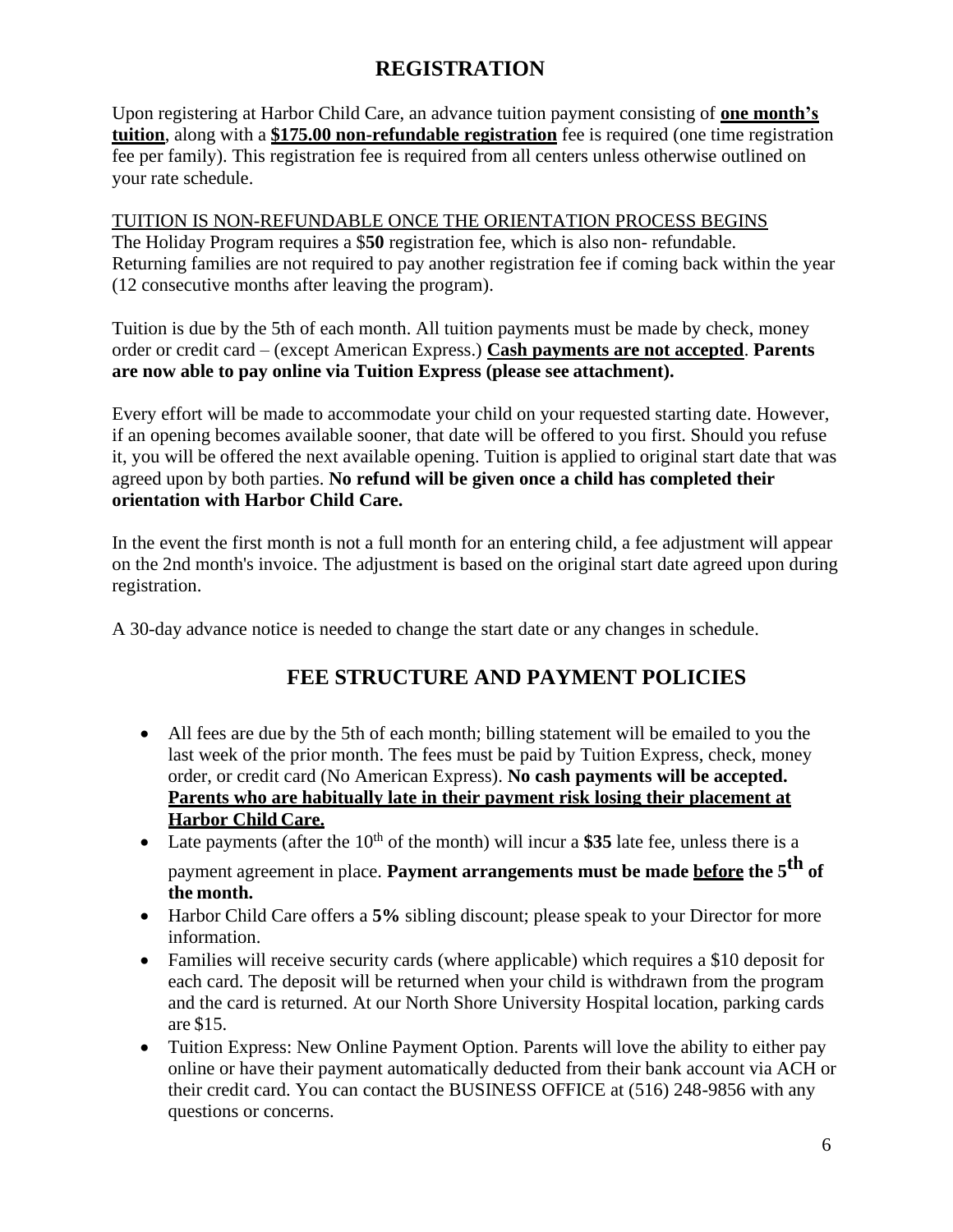- Harbor Child Care would like to show their gratitude to the families of the U.S. armed forces by granting a 10% discount for their child's tuition. Proof of military service is required to obtain the discount.
- Referral discounts are also available to those families who refer families to our centers. If the family that is referred enrolls in our program on a full-time basis and completes at least a 2-month enrollment, the referring family will receive a \$200 credit towards their child's tuition. If the family that enrolls comes to our program on a part-time basis and completes a minimum of 2 months with our program, the referring family will receive \$100 credit towards their child's tuition.
- Please note that multiple discounts **cannot** be applied to your child's tuition. Only the highest discount will be considered when calculating yourtuition.

# **POLICIES FOR FAMILIES RECEIVING DSS ASSISTANCE**

- DSS clients are required to pay weekly as per DSS regulations. All weekly payments are due every Monday. If fees are more than 2 weeks late, childcare will be forfeited. Please direct any questions to your Center Director. **Tuition is payable regardless of a child's attendance.** Cash payments are not accepted at any center.
- DSS authorizes your children to attend day care ONLY on days the DSS client has a verified work schedule. They will authorize you for your work hours and an hour of transportation time to and from work. (Ex. If you work 9AM -5PM, your children are allowed to attend from 8AM – 6PM)
- DSS will authorize you for either part time day care (up to 6 hours) or full-time day care (up to 10 hours). Please refer to your authorization or ask an administrator if you are unsure what you are authorized for. If you go over the allowed amount of authorized time you will be required to pay for any overages based on our private rates. If you need additional time than what you are authorized for please speak to your center's business manager.
- If for any reason you can't bring your child in (sickness, doctor appointment, etc.), DSS pays for up to 15 absences each 6-month period (January to June, July to December). If you are absent more than 15 times your account will be put under review, and you may beexcluded from the program.
- Harbor Child Care closes its centers at 6pm every day. If you pick up your child after 6pm you will be charged a late pick-up fee that must be paid by you, the parent. **DSS DOES NOT PAY LATE PICK-UP FEES**.

# **HARBOR CHILD CARE SCHOLARSHIP PROGRAM**

Scholarship money, which comes from Parent and Board fundraising efforts, is available to parents on a sliding scale basis. It is determined by need and distributed based on availability. Please check to see if you are eligible for childcare subsidies through the Nassau County Department of Social Services before applying to Harbor Child Care for scholarships. All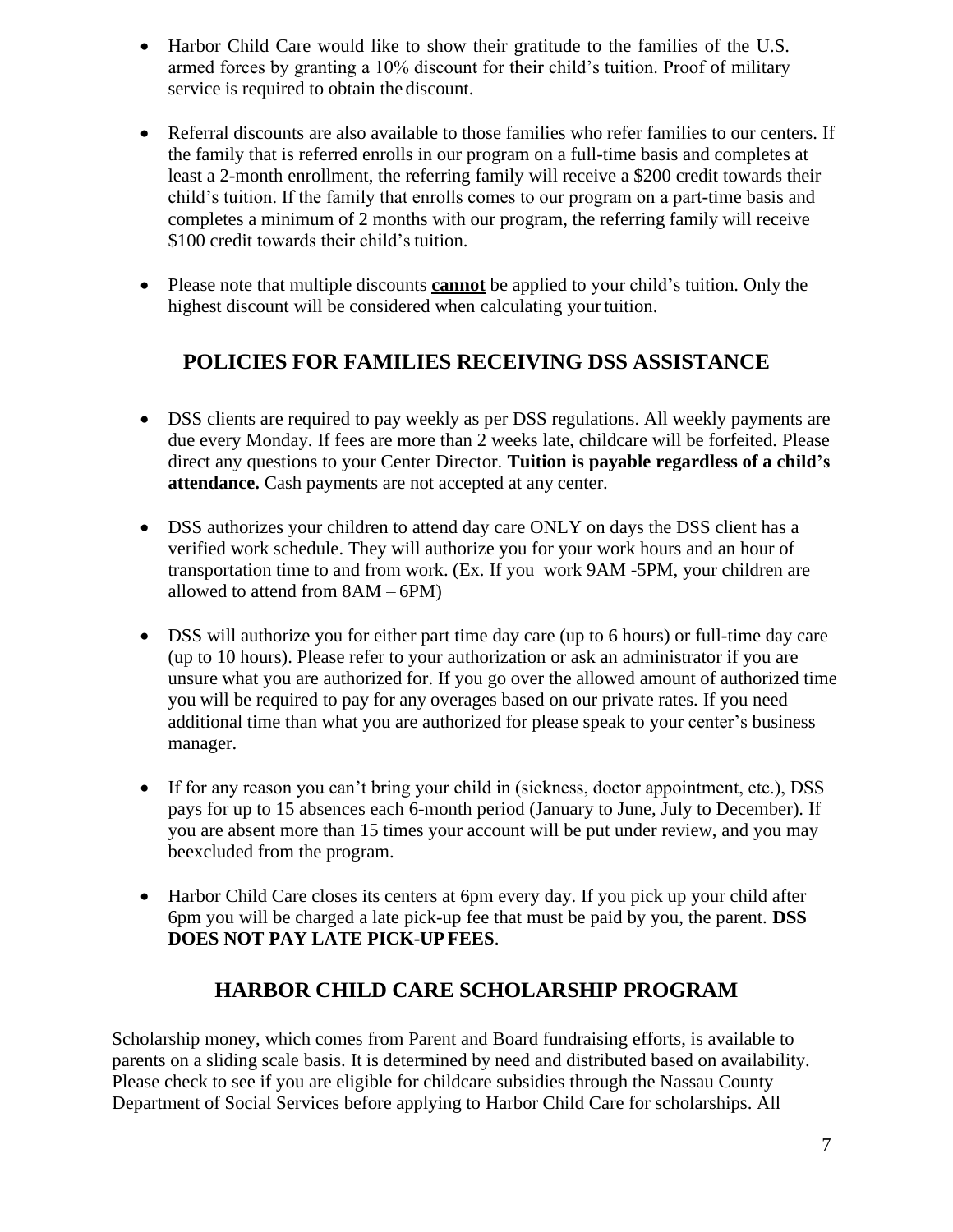inquiries for financial assistance should be addressed to our Senior Director of Business Services. All requests will be kept confidential. As part of the scholarship, families are required to volunteer their time to their child's center and for fundraising functions that may occur throughout the year

#### **FUNDRAISING CONTRIBUTIONS**

Harbor Child Care is a private, not-for-profit 501(c)3 organization that does not receive public revenue. We hold a few fundraising events during the school year. Each family is expected to participate in fundraising in some manner. Each Harbor Center holds its own fundraisers in the spring and fall seasons (such as bake sales, catalog fundraisers, book fairs, themed Center raffles/baskets, etc.), aside from major fundraisers executed by the Executive Office. Please check with your Center Director for more information on creative ways to help Harbor with fundraising. Please check the Events section of Harbor's website for upcoming and past major events.

As a not-for-profit agency we can only charge tuition that covers the essentials of the budget. Revenue raised by fundraising and donations is used for tuition scholarships for families in need of support and to help to provide the "extras" such as music, art and trips and occasionally for capital expenditures such as new or improved playgrounds. If you wish to make a tax-deductible donation to Harbor, simply click on the "Donate" button in the Support section of Harbor's website.

Certain employers provide a Matching Grant Option for charitable contributions, or a Foundation for Charitable Donations.

Harbor accepts in-kind donations of goods and services throughout the school year such as toys, books and furniture. We do not accept stuffed animals.

Harbor Child Care seeks support for Harbor families-in-need during the November/December holiday season. On average there are about 30 Harbor families that need assistance. We start food drives for non-perishable items in early November. We especially need frozen turkeys for Thanksgiving. We also conduct an Adopt-A-Family program which entails buying food, clothing and gifts for a Harbor family-in-need for the December holidays. We collect ages, sizes, toy wish lists, etc. in confidence and pair donors to families appropriately.

Harbor Child Care is a member agency of United Way whereby families can designate their contributions to be allocated to Harbor Child Care if they are enrolled in a United Way campaign at their place of work.

Amazon Smile – Amazon will donate 0.5% of the price of your eligible AmazonSmile purchases to **Harbor Day Care Center Inc.** whenever you shop on AmazonSmile.

AmazonSmile is the same Amazon you know. Same products, same prices, same service.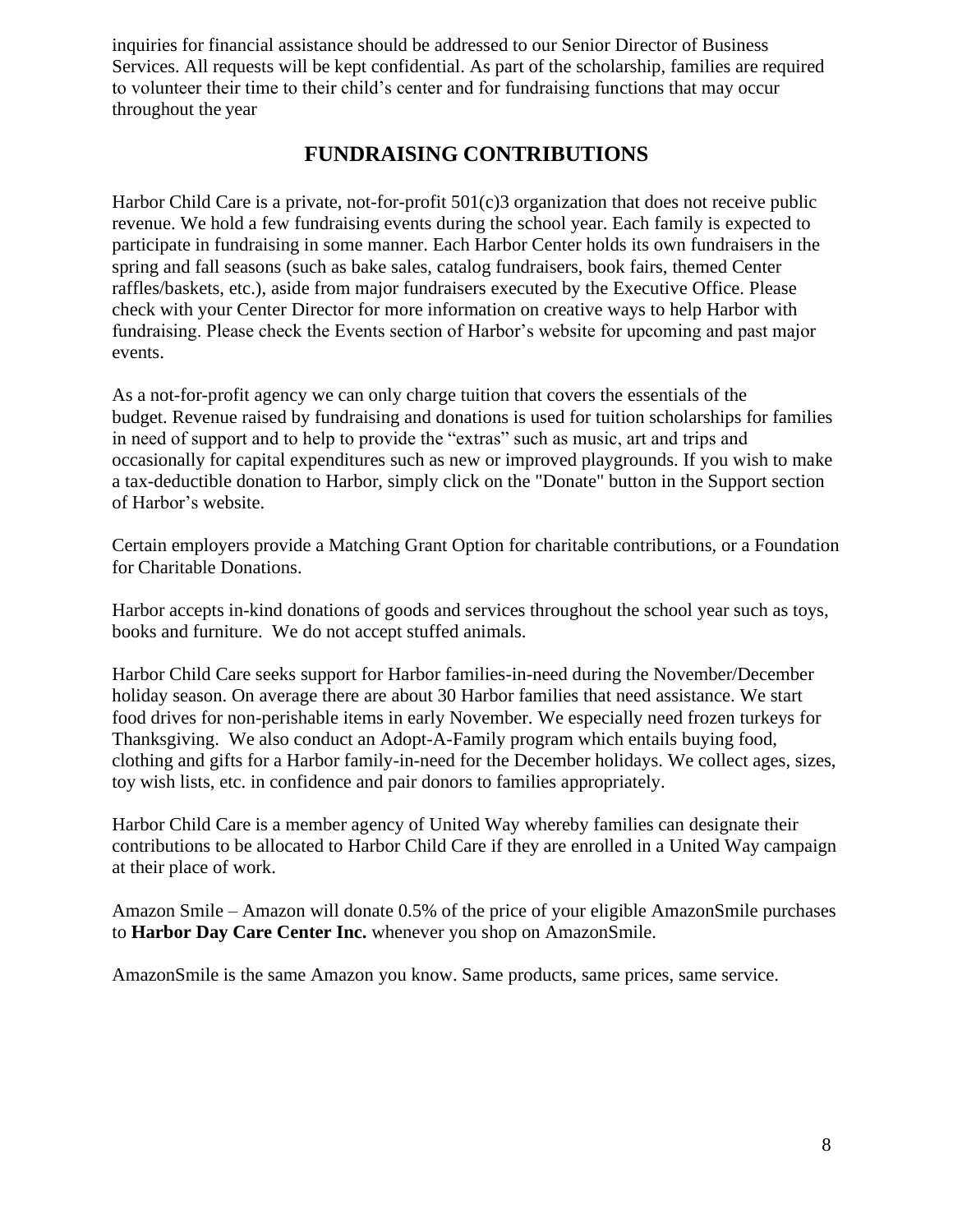

## **HOURS AND LATENESS**

Parents are responsible for signing their child in and out every day. In addition, parents are responsible for escorting their child to their child's classroom. Once the parent and the child arrive at the classroom, the teacher in the classroom will acknowledge the presence of the child and the parent. Then the parent may safely leave the classroom.

**At Opening**: We request that all children arrive no later than 9:30 A.M. Breakfast is served at 8:45 AM. We ask that all children requiring breakfast be in their classes no later than 8:45am. Please notify the center office if, in the event of an emergency (for example, car trouble) you need to bring your child in after the 9:30 A.M. cut-off time. Parents arriving with their children after 9:30 A.M. are required to sign-in at the center office.

In case of a scheduled doctor's appointment, parent must notify the office in advance, so that the teachers are prepared to receive the child at a later hour. We strongly discourage families to bring children after 12:00, when we serve lunch and children have their naptime; from past experiences, children do not transition well at those times.

Families may enroll for 9, 10 or 11 hours of care. Parents must provide the center with their drop off and pick up times. If families are using the center for more hours than they have signed up for, the Director or the Business Office will make every effort to contact them and a rate adjustment to match their hours of care will be implemented in their monthly statement. This schedule can be changed twice in a year by submitting the proper paperwork.

Harbor asks for adequate notice for minor changes (i.e. 8 AM-5 PM changed to 8:30 AM to 5:30 PM) and 30 day notices for major changes (change in number of days, withdrawals). **Tuition is based on schedules selected**. Not the number of hours selected. You cannot do ANY 9, 10, or 11 hours. You must do the pre-determined 9, 10, or 11 hours. On occasion, we will allow a small deviation (i.e. 8:30AM-5:30PM). Also, on occasion, we will allow a few minutes greater than the hours selected. However, if the schedule deviates often, we will charge early drop off or late pick up fees of \$1.00 for every minute outside the schedule. Please note that if you choose 9 hours and do 8 hours one day, you will not receive 1 extra hour another day.

**At Closing**: Harbor strongly believes in supporting working parents and our hours reflect our support. When lateness occurs, we must make special arrangements for additional staff coverage. Our centers close at 6:00 PM. Any pick-ups occurring after the assigned closing time will be charged \$1.00 per child for every minute. If we have not been contacted 45 minutes after closing time, every effort will be made to contact you, a relative or a friend before we report to the police. **It is imperative that you call the center to inform staff of any lateness. Families with habitual lateness may be excluded from the program.**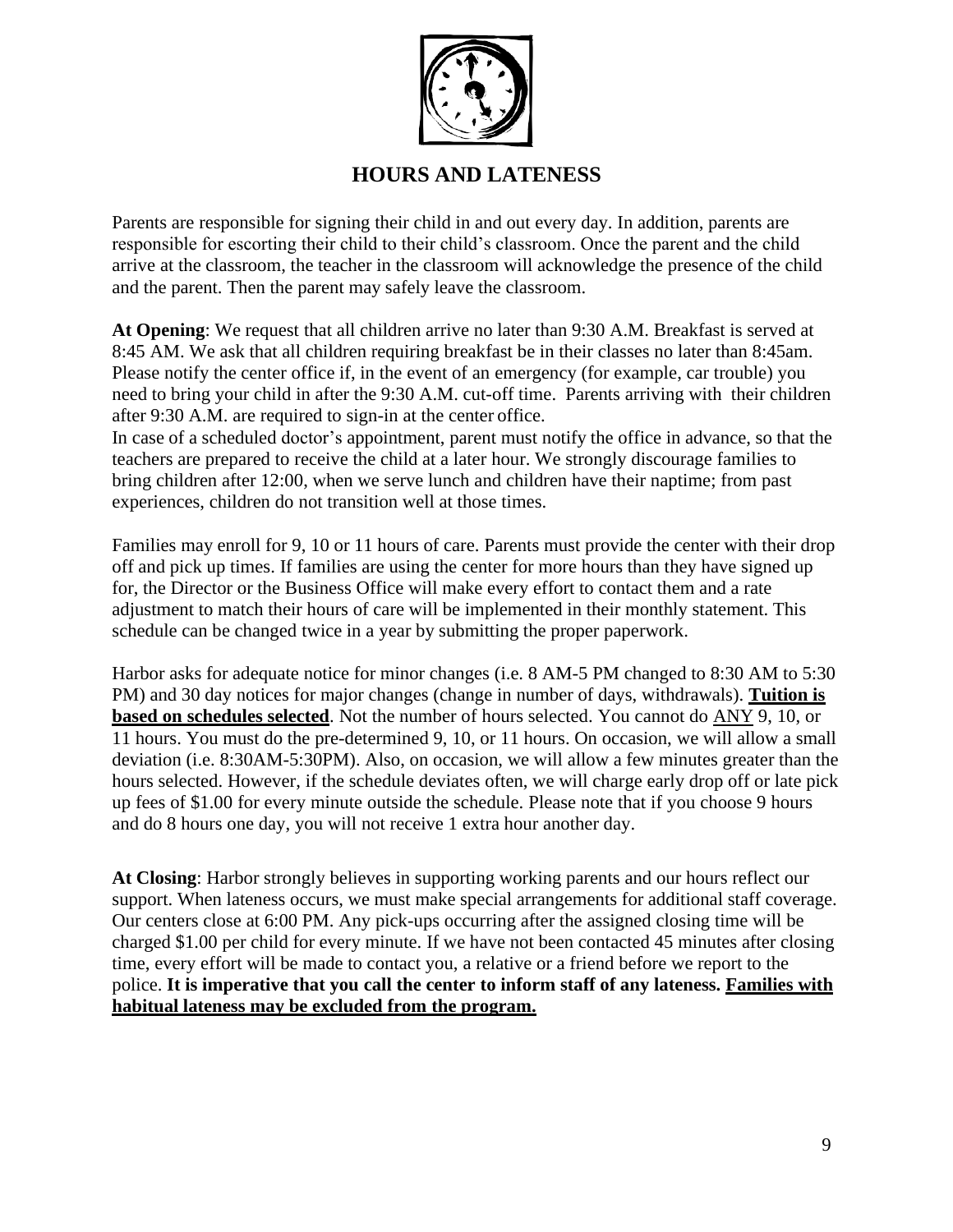# **SCHEDULE CHANGES**

- If a parent increases scheduled days or hours, the rate adjustment will be made on the first day of increase. Parent should fill out Schedule Change Form in your center's office and speak to Director regarding availability of the day you wish to add. Note: there will be a change in fees, since part time and full time enrollment fees are different; parent is encouraged to speak to Director regarding difference in tuition.
- If parent decreases scheduled days or hours, the rate adjustment will go into effect on the first day of the following month. No credits or adjustments will be issued for any reason. A month's written notice is necessary for decreasing days from child's regularschedule.
- If Harbor moves your child up to the next age group resulting in a lower rate, the rate adjustment will be made based on the child's first day in the new class.

# **ABSENCES**

**The parent/guardian is requested to call the office before 9:30 AM on any day that the child will be absent**. Notification of the cause of absence is requested so that we may alert other families of any communicable illness. A note from the child's parent/guardian and physician is required when a child is absent for five (5) or more consecutive days. If we do not hear from you regarding your child's absence, we will follow-up with a phone call to ensure the well-being of your child. If a child is absent consistently for a period of one week or longer with no notification from a parent or legal guardian, the child's placement may be put in jeopardy.

# **WITHDRAWAL FROM PROGRAM**

Harbor requires that parents provide in writing to the center director at least one month's written notice when withdrawing from the program. If such notice is not provided, you will be expected to pay the following month's tuition in full. **NO REFUND WILL BE GIVEN AFTER THE FAMILY'S ORIENTATION PROCESS HAS STARTED.**

# **POLICIES AND PROCEDURES FOR TERMINATION OF CHILD'S ATTENDANCE**

The rights and responsibilities of parents/families were examined very closely when Harbor Child Care developed these termination policies and procedures. Essentially, they protect the safety of you and your child.

Your child may be terminated from the program based on abuse and neglect of the parent/family rules and guidelines. If you are found to be in violation of the rules and guidelines, the following procedures will be taken:

- **1. Written notice to bring the situation to your attention.**
- **2. Written warning of suspension.**
- **3. Suspension (three days of child or children)**
- **4. Termination from the program if the situation continues; written notice-stating reason for termination.**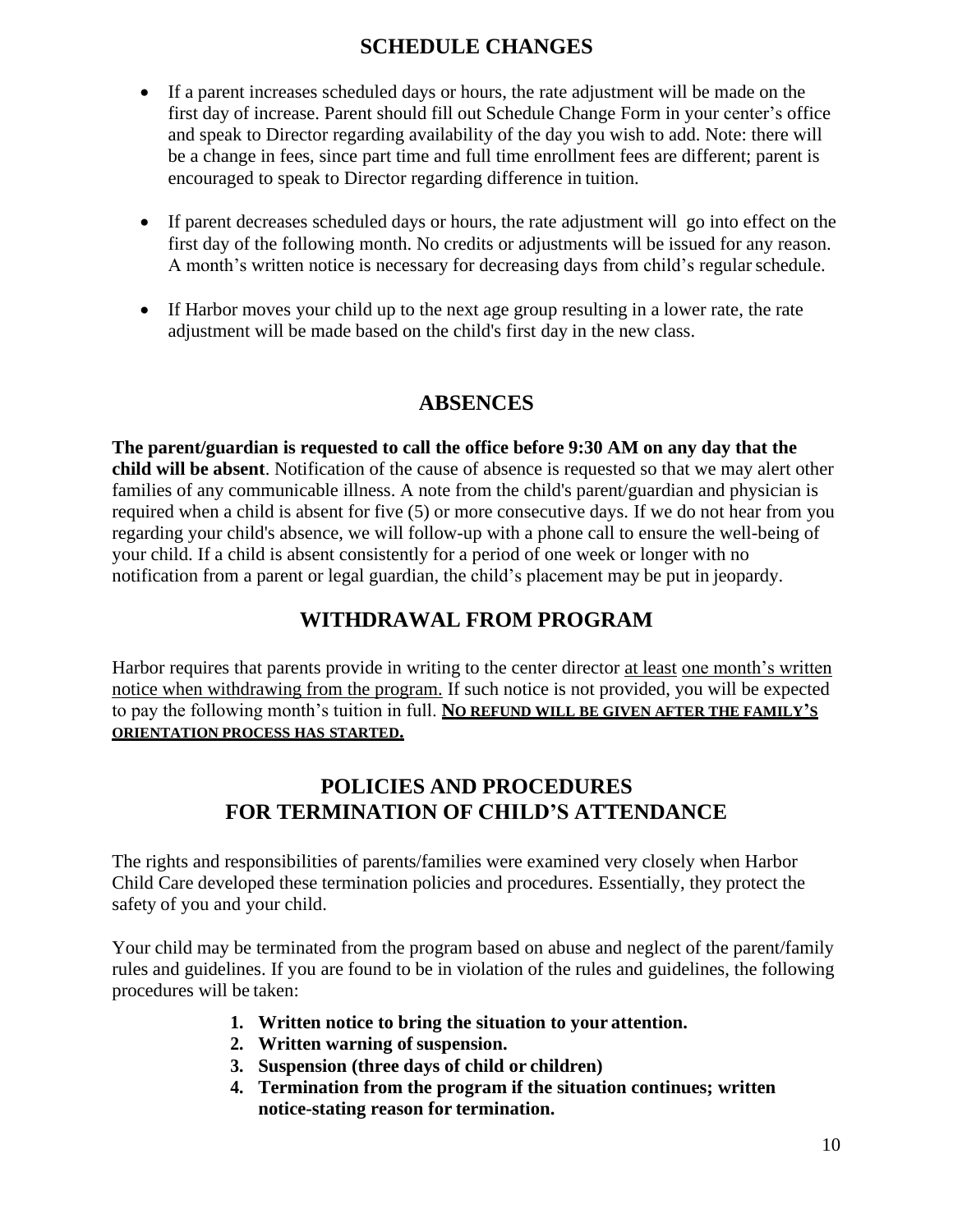#### **Major Reasons for Termination**

- **1. Attendance (infrequent)**
- **2. Fees (unpaid for 60 days)**
- **3. Medical (not up-to-date as required)**
- **4. The child is a danger to him/herself or others**
- **5. The child impedes on the education of the other children in the classroom.**

#### **DISENROLLMENT POLICY**

**Because we provide childcare and education in a group setting, we must be concerned for the welfare and safety of all children and staff. We act when a particular child or parent's behavior threatens the safety of — or becomes abusive toward — the other children, parents, or center staff. As a result, we may disenroll the child immediately. We reserve the right to disenroll any child or terminate services as deemed necessary or appropriate at our sole discretion, with or without notice.**



# **VACATION POLICY**

A child must be enrolled for twelve consecutive months in order to be eligible for one (1) week of vacation credit. Vacation requests will be honored at the end of the twelve months (except for school age children); the request must be in writing 30 days prior to the dates you would like credited to your account. The request should also include which days your child will not be at the Center. Children may not be in attendance during the vacation period. Vacation time beyond one week will be billed as regular tuition in order to maintain placement for the child. Credit will not be issued if vacation is not taken. There are no credits for sick days.

The Harbor vacation calendar runs from September to August. Eligibility is outlined below:

| For Children Enrolled in Infants, Toddlers,<br><b>Pre-Kindergarten</b> |                             |  |  |  |
|------------------------------------------------------------------------|-----------------------------|--|--|--|
| Program Enrollment / week                                              | <b>Vacation Entitlement</b> |  |  |  |
| 5 day program                                                          | 5 vacation days             |  |  |  |
| 4 day program                                                          | 4 vacation days             |  |  |  |
| 3 day program                                                          | 3 vacation days             |  |  |  |
| 2 day program                                                          | 2 vacation days             |  |  |  |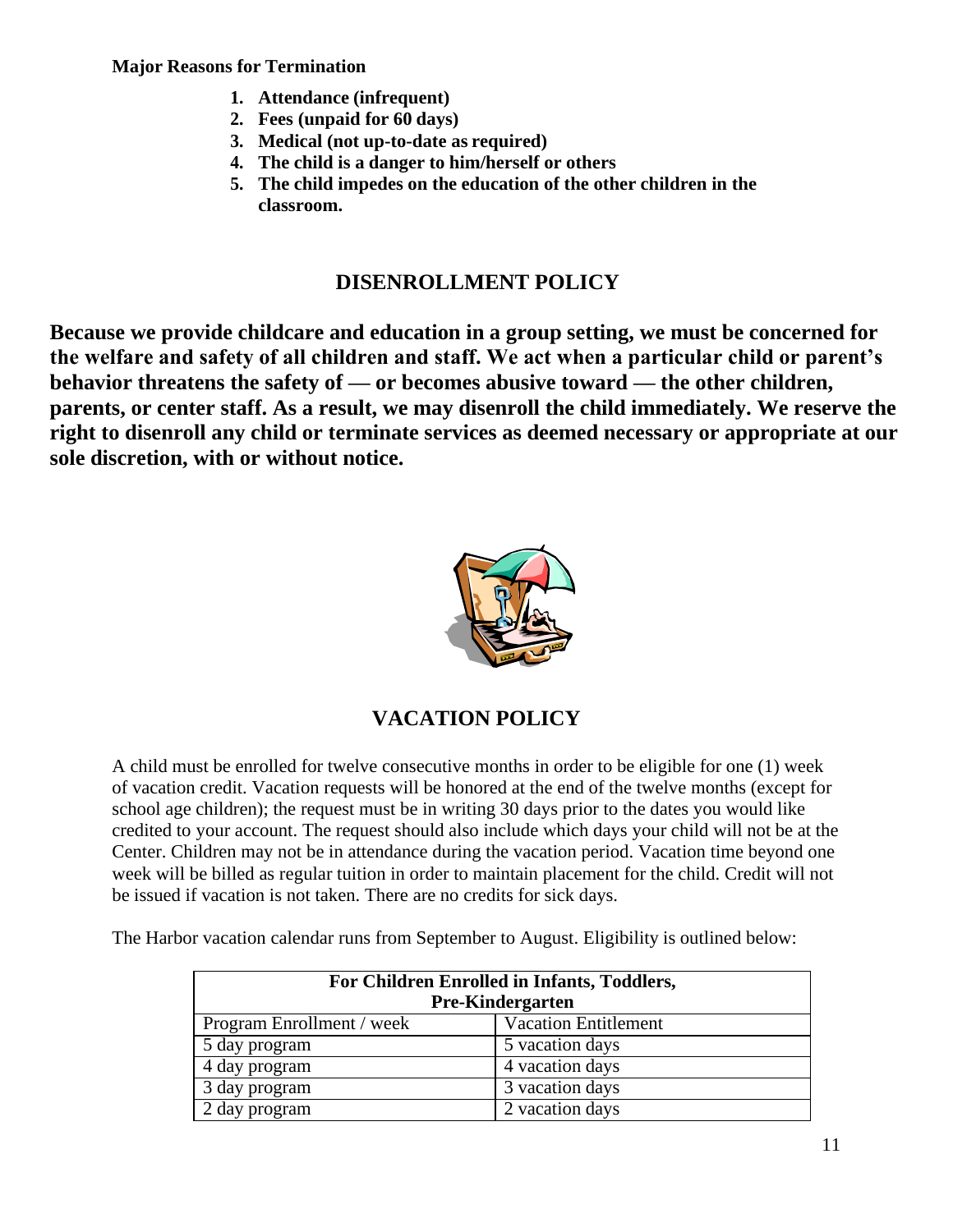# **CLOSINGS**

Harbor Child Care will be closed for the following days each year:

New Year's Day



Memorial Day

Independence Day

Labor Day

Thanksgiving Day

Day after Thanksgiving

Christmas Day











Two Professional Development Days (to be announced)